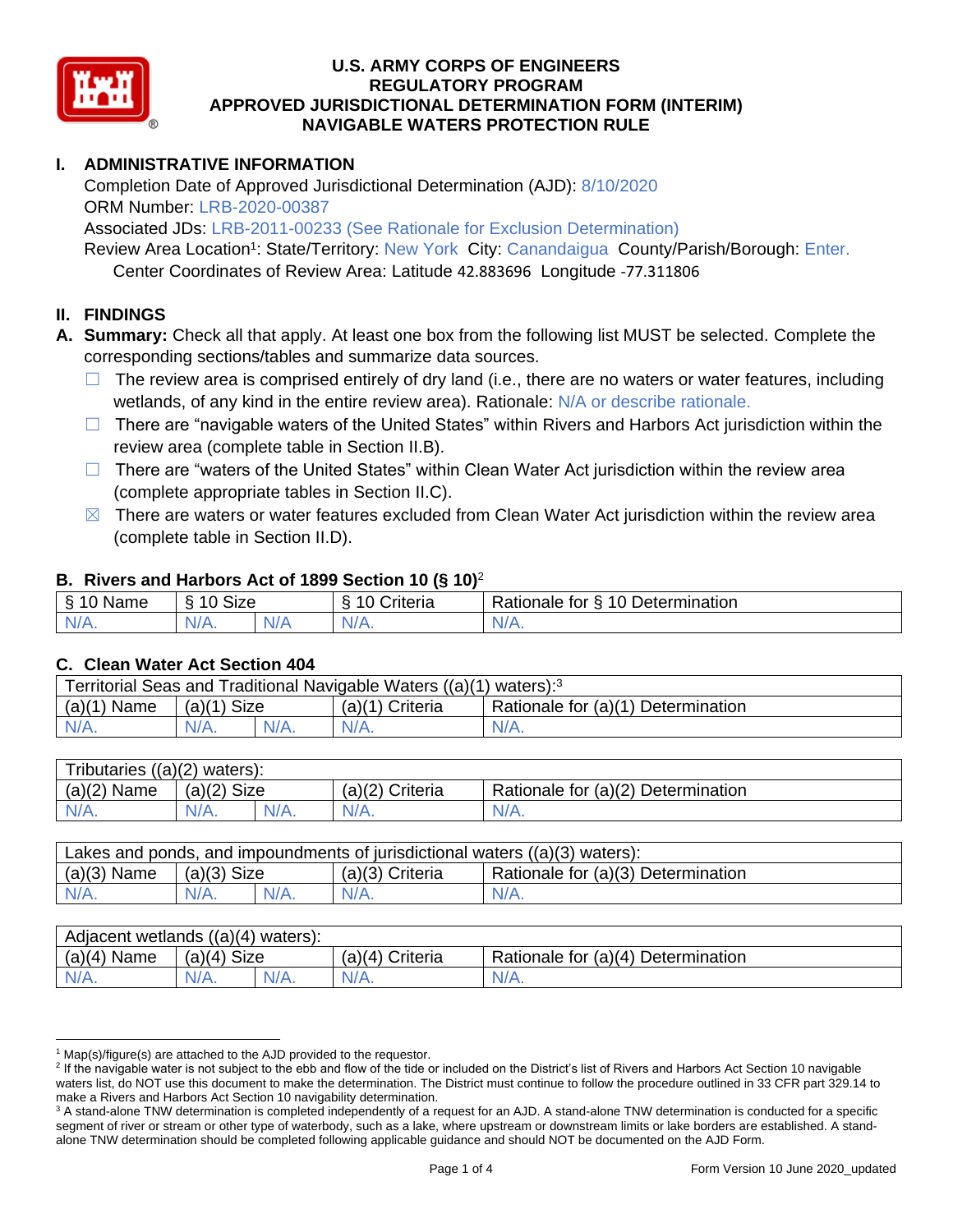

# **D. Excluded Waters or Features**

| Excluded waters $((b)(1) - (b)(12))$ : <sup>4</sup> |                       |                  |                        |                                                            |  |  |  |
|-----------------------------------------------------|-----------------------|------------------|------------------------|------------------------------------------------------------|--|--|--|
| <b>Exclusion Name</b>                               | <b>Exclusion Size</b> |                  | Exclusion <sup>5</sup> | Rationale for Exclusion Determination                      |  |  |  |
| Canandaigua                                         | 0.36                  | $\text{acre}(s)$ | $(b)(1)$ Non-          | A site visit conducted on June 25, 2020                    |  |  |  |
| <b>Highway</b>                                      |                       |                  | adjacent wetland.      | confirmed that the area is wetland, but could not          |  |  |  |
| <b>Department filled</b>                            |                       |                  |                        | confirm any areas where the subject wetland                |  |  |  |
| Wetland                                             |                       |                  |                        | directly abuts an $(a)(1)$ , $(a)(2)$ , or $(a)(3)$ water. |  |  |  |
|                                                     |                       |                  |                        | Further, there was no evidence based on the                |  |  |  |
|                                                     |                       |                  |                        | field visit and review of office resources that the        |  |  |  |
|                                                     |                       |                  |                        | wetland is inundated by flooding from an $(a)(1)$          |  |  |  |
|                                                     |                       |                  |                        | through a(3) water, is not separated from an               |  |  |  |
|                                                     |                       |                  |                        | $(a)(1)$ through $(a)(3)$ water via a natural berm or      |  |  |  |
|                                                     |                       |                  |                        | barrier, and is not separated from an $(a)(1)$             |  |  |  |
|                                                     |                       |                  |                        | through (a)(3) water via an artificial                     |  |  |  |
|                                                     |                       |                  |                        | structure/feature. The filled wetland area is a            |  |  |  |
|                                                     |                       |                  |                        | portion of a larger wetland on-site that extends to        |  |  |  |
|                                                     |                       |                  |                        | the east that abuts an ephemeral stream an                 |  |  |  |
|                                                     |                       |                  |                        | 'unnamed tributary to Sucker Brook' that flows to          |  |  |  |
|                                                     |                       |                  |                        | the east and north and then into a tributary               |  |  |  |
|                                                     |                       |                  |                        | named 'Sucker Brook.' These areas were not                 |  |  |  |
|                                                     |                       |                  |                        | part of the review area, but are important to              |  |  |  |
|                                                     |                       |                  |                        | include in determining the waters jurisdictional           |  |  |  |
|                                                     |                       |                  |                        | status. Under a previous JD (LRB-2011-00233,               |  |  |  |
|                                                     |                       |                  |                        | dated June 30, 2011), a stream was identified              |  |  |  |
|                                                     |                       |                  |                        | that was identified as having ephemeral flow.              |  |  |  |
|                                                     |                       |                  |                        | The stream was viewed by a Regulatory project              |  |  |  |
|                                                     |                       |                  |                        | manager on June 25, 2011 and confirmed the                 |  |  |  |
|                                                     |                       |                  |                        | flow to be ephemeral due to no flow being                  |  |  |  |
|                                                     |                       |                  |                        | observed at that time. Both the wetland and                |  |  |  |
|                                                     |                       |                  |                        | stream were regulated under the regulations in             |  |  |  |
|                                                     |                       |                  |                        | effect at that time and a Nationwide Permit 12             |  |  |  |
|                                                     |                       |                  |                        | was affirmed on July 19, 2011. The 'unnamed                |  |  |  |
|                                                     |                       |                  |                        | tributary of Sucker Brook' was not viewed on               |  |  |  |
|                                                     |                       |                  |                        | June 25, 2020 because it was not easily located            |  |  |  |
|                                                     |                       |                  |                        | on in-office resources looked at prior to the site         |  |  |  |
|                                                     |                       |                  |                        | visit. On aerials dated September 2015 and                 |  |  |  |
|                                                     |                       |                  |                        | March 2013 (Maxar Technologies) - both                     |  |  |  |
|                                                     |                       |                  |                        | accessed from Google Earth, shows the                      |  |  |  |
|                                                     |                       |                  |                        | 'unnamed tributary to Sucker Brook.' Most                  |  |  |  |
|                                                     |                       |                  |                        | aerials do not show the stream at all. The June            |  |  |  |
|                                                     |                       |                  |                        | 2018 aerial was a leaf-on aerial, but there was            |  |  |  |
|                                                     |                       |                  |                        | little evidence of any saturation or flow for the          |  |  |  |
|                                                     |                       |                  |                        | wetland and did not show the stream. The APT               |  |  |  |
|                                                     |                       |                  |                        | report indicates normal conditions for all three           |  |  |  |
|                                                     |                       |                  |                        | dates that the tool was run for, indicating that the       |  |  |  |

<sup>4</sup> Some excluded waters, such as (b)(2) and (b)(4), may not be specifically identified on the AJD form unless a requestor specifically asks a Corps district to do so. Corps districts may, in case-by-case instances, choose to identify some or all of these waters within the review area.  $5$  Because of the broad nature of the (b)(1) exclusion and in an effort to collect data on specific types of waters that would be covered by the (b)(1)

exclusion, four sub-categories of (b)(1) exclusions were administratively created for the purposes of the AJD Form. These four sub-categories are not new exclusions, but are simply administrative distinctions and remain (b)(1) exclusions as defined by the NWPR.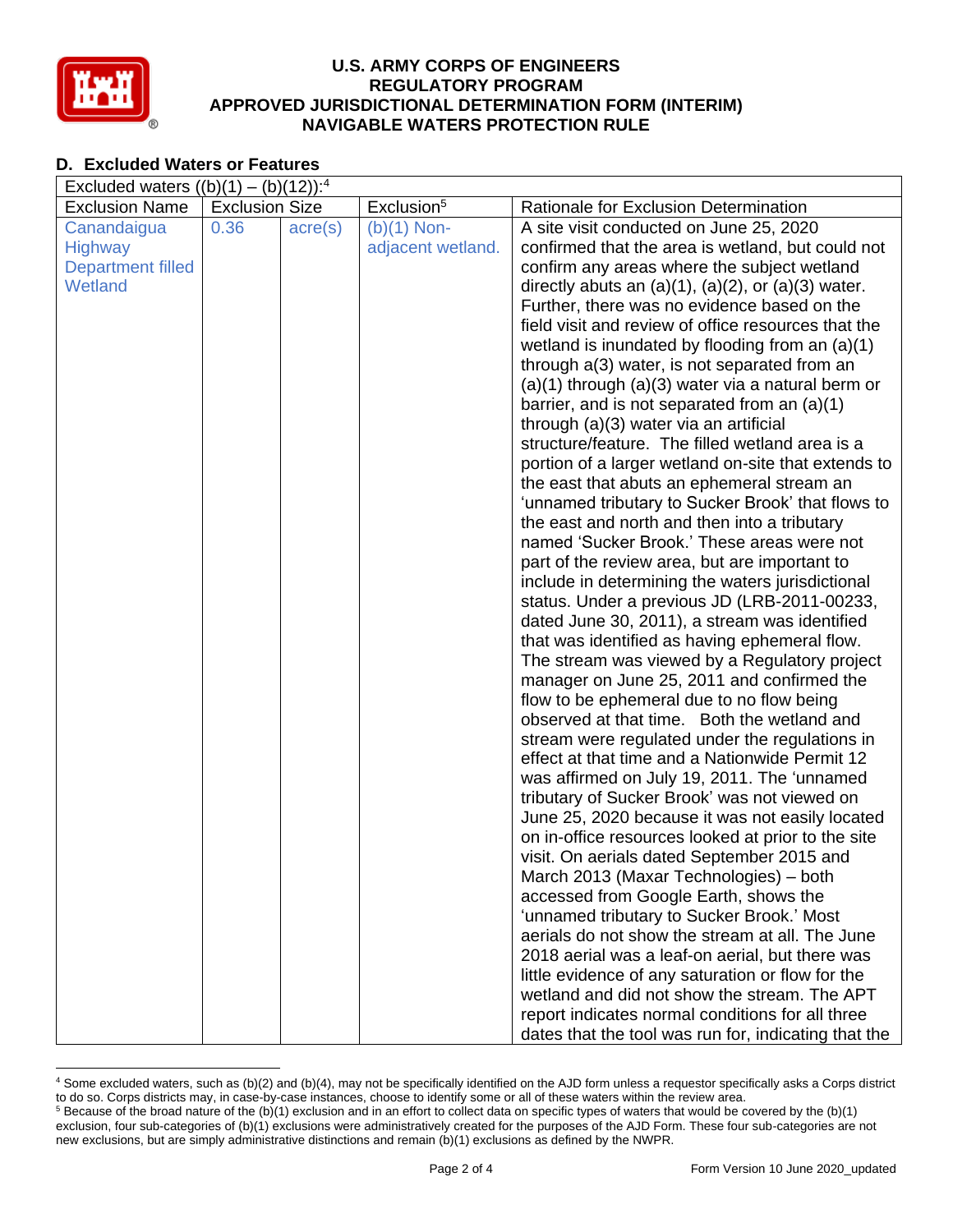

| Excluded waters $((b)(1) - (b)(12))$ : <sup>4</sup> |                       |                        |                                                                                                                                                                                                                                                                                                                                                                                                                                                                                                        |  |  |  |
|-----------------------------------------------------|-----------------------|------------------------|--------------------------------------------------------------------------------------------------------------------------------------------------------------------------------------------------------------------------------------------------------------------------------------------------------------------------------------------------------------------------------------------------------------------------------------------------------------------------------------------------------|--|--|--|
| <b>Exclusion Name</b>                               | <b>Exclusion Size</b> | Exclusion <sup>5</sup> | Rationale for Exclusion Determination                                                                                                                                                                                                                                                                                                                                                                                                                                                                  |  |  |  |
|                                                     |                       |                        | observations using these resources/site visit<br>date are accurate $-$ see below for the APT<br>methodology and further discussion. Due to the<br>unnamed tributary of Sucker Brook having<br>ephemeral flow, it would not be considered an<br>(a)(2) water under the Navigable Waters<br>Protection Rule. Based on these resources, it<br>has been determined that the subject wetland is<br>a (b)(1) non-adjacent wetland and is an excluded<br>water under the Navigable Waters Protection<br>Rule. |  |  |  |

# **III. SUPPORTING INFORMATION**

- **A. Select/enter all resources** that were used to aid in this determination and attach data/maps to this document and/or references/citations in the administrative record, as appropriate.
	- $\Box$  Information submitted by, or on behalf of, the applicant/consultant: Title(s) and date(s) This information Select. sufficient for purposes of this AJD. Rationale: N/A or describe rationale for insufficiency (including partial insufficiency).
	- $\Box$  Data sheets prepared by the Corps: Title(s) and/or date(s).
	- ☒ Photographs: Aerial: Google Earth accessed September 2015, March 2013 (Maxar Technologies)
	- $\boxtimes$  Corps site visit(s) conducted on: June 25, 2020
	- ☒ Previous Jurisdictional Determinations (AJDs or PJDs): 2011-00233
	- ☒ Antecedent Precipitation Tool: *provide detailed discussion in Section III.B*.
	- ☒ USDA NRCS Soil Survey: https://websoilsurvey.sc.egov.usda.gov/App/WebSoilSurvey.aspx Hydric
	- Rating by Map Unit Canandaigua, NY; accessed on March 19, 2020.

☒ USFWS NWI maps: https://fwsprimary.wim.usgs.gov/wetlands/apps/wetlands-mapper/ - NWI Map; Canandaigua, NY; accessed on March 19, 2020.

☒ USGS topographic maps: 7.5 minute series, NY- Canandaigua.

### **Other data sources used to aid in this determination:**

| Data Source          | Name and/or date and other relevant information                                     |
|----------------------|-------------------------------------------------------------------------------------|
| (select)             |                                                                                     |
| <b>USGS Sources</b>  | $N/A$ .                                                                             |
| <b>USDA Sources</b>  | $N/A$ .                                                                             |
| <b>NOAA Sources</b>  | $N/A$ .                                                                             |
| <b>USACE Sources</b> | $N/A$ .                                                                             |
| State/Local/Tribal   | $N/A$ .                                                                             |
| <b>Sources</b>       |                                                                                     |
| <b>Other Sources</b> | <b>Ontario County Parcel Viewer -</b>                                               |
|                      | http://oncorng.co.ontario.ny.us/Html5Viewer/index.html?viewer=oncor.OnCOR_HTML5     |
|                      | accessed on June 30, 2020. Included a 2014 and 2018 aerial photograph that showed   |
|                      | the unnamed tributary to Sucker Brook and the subject wetland beyond the fill area. |
|                      | Contour data available from this resource was also viewed which showed the location |
|                      | of the wetland as the lowest portion.                                               |